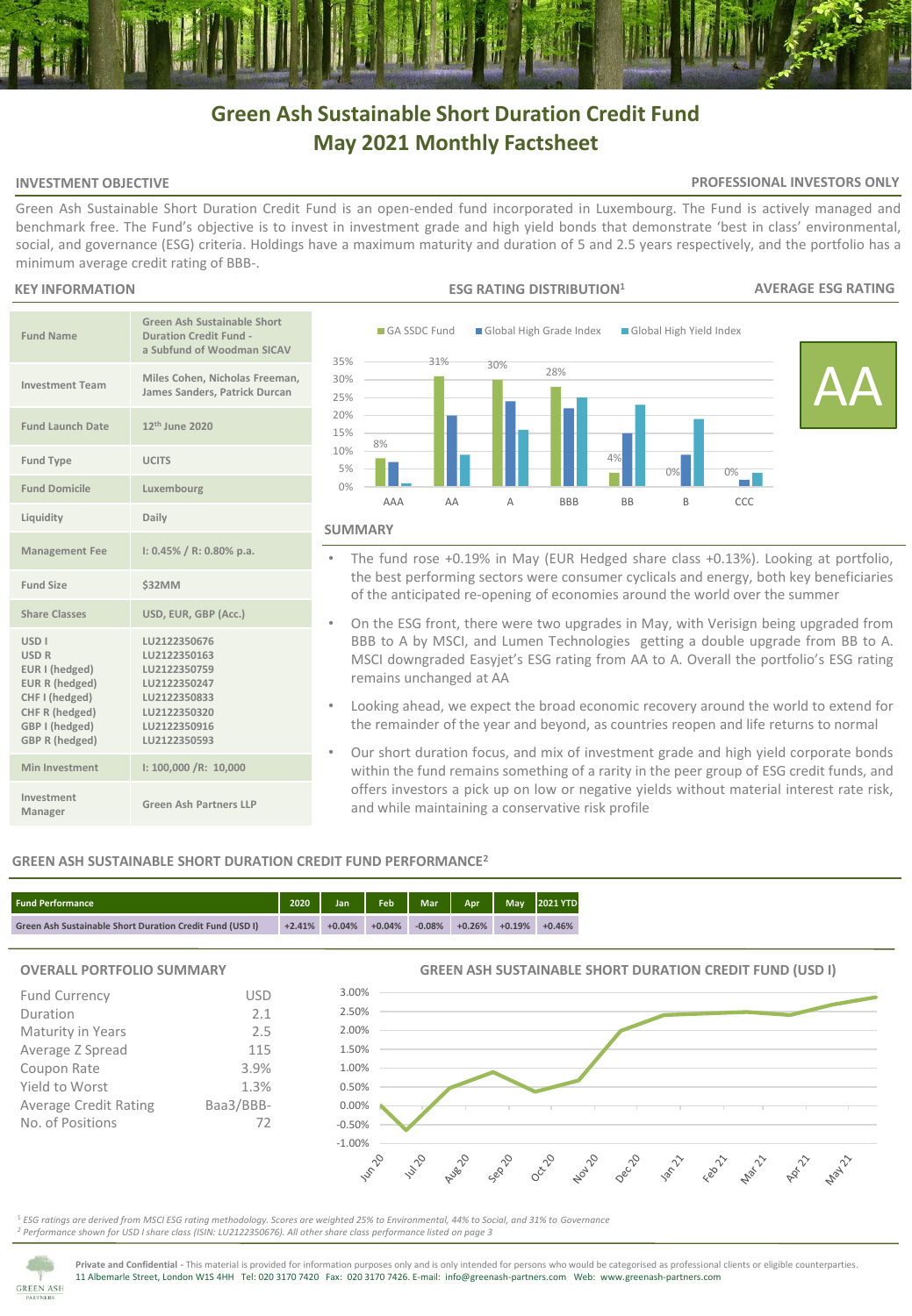### **WEIGHT BY CREDIT RATING**

**REGIONAL EXPOSURE SECTOR WEIGHTINGS**

Financial 30%

Basic Materials 3% Energy 2%



# **WEIGHT BY MATURITY**



### **SERVICE PROVIDERS**

| Auditor                 | PricewaterhouseCoopers<br>(PWC)                            |
|-------------------------|------------------------------------------------------------|
| Custodian               | Credit Suisse (Lux)                                        |
| Administrator           | <b>Credit Suisse Fund Services</b><br>(Lux)                |
| <b>Paying Agent</b>     | <b>Credit Suisse AG</b>                                    |
| Legal<br>Representative | Credit Suisse AG                                           |
| Management<br>Company   | <b>MultiConcept Fund</b><br>Management S.A<br>(Luxembourg) |



# **FUND UPDATE AND OUTLOOK**

The fund rose +0.19% in May (EUR Hedged share class +0.13%). Looking at portfolio, the best performing sectors were consumer cyclicals and energy, both key beneficiaries of the anticipated re-opening of economies around the world over the summer. On the ESG front, there were two upgrades in May, with Verisign being upgraded from BBB to A by MSCI due to strong corporate governance practices, and Lumen Technologies getting a double upgrade from BB to A due to best in class data security measures. MSCI downgraded Easyjet's ESG rating from AA to A due to labour management policies as the company downsizes its workforce. Overall the portfolio's ESG rating remains unchanged at AA.

May was quite eventful in terms of volatility and sector rotations in equities, however credit was an area of relative calm. The large 4.2% YoY US CPI print for April garnered a lot of attention in the middle of the month, marking the largest YoY gain since June 2008, though this was against a April 20 figure of just 0.3%. We will likely see something similar for the May figure, due to be released on 10th June, as we will be lapping comp of just 0.1% in May 20. So far the Fed has stuck to their guns, and done a good job soothing the markets, while also deftly introducing the tapering of asset purchases to the discussion.

Investment grade corporate bond spreads in USD tightened by-3bps to 0.88% which, combined with the small move lower in Treasury yields, was enough to produce a positive return of +0.50% in May for the global index. US high yield rose +0.30% on the month (spreads +4bps to 294), European high yield was up +0.21% (spreads -1bps to 288), and UK high yield was +0.22% (spreads +7bps to 360).

Cash

Technology 1 2007<br>7% 7% 5%

**Communications** 

Industrals 11% Consumer Non-cyclical 8%

Looking ahead, we expect the broad economic recovery around the world to extend for the remainder of the year and beyond, as countries reopen and life returns to normal. We may see bumps along the way, much as we did in the years succeeding the GFC, and investors will be watching central banks and governments very closely to see how successful they are at withdrawing monetary and fiscal support at the right pace.

ESG considerations continue to rise in prominence, and capital allocators are increasingly demanding formal ESG policies from their managers and investee companies. This is a positive development in our view, and aligns well with the fund, which holds sustainable investment principles at the core of its strategy. Our short duration focus, and mix of investment grade and high yield corporate bonds within the fund remains something of a rarity in the peer group of ESG credit funds, and offers investors a pick up on low or negative yields without material interest rate risk, and while maintaining a conservative risk profile.